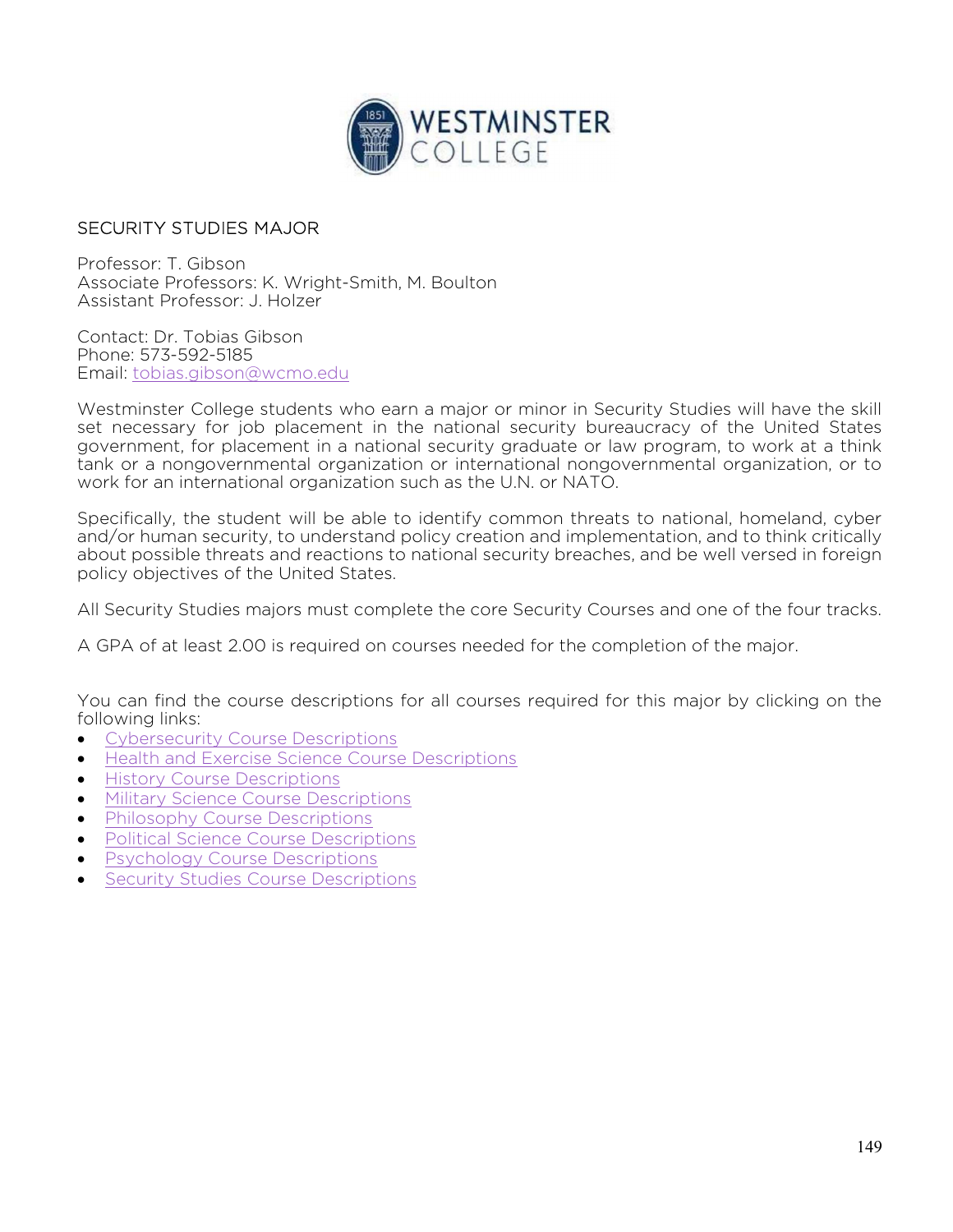## ACADEMIC REQUIREMENTS SUMMARY SHEET ACADEMIC YEAR 2021-2022

## Major: SECURITY STUDIES

| Student's Last Name            |                                                                          | First Name |                    | Middle Initial        |       |
|--------------------------------|--------------------------------------------------------------------------|------------|--------------------|-----------------------|-------|
| Advisor<br>Date Major Declared |                                                                          |            |                    |                       |       |
| Course $#$                     | <b>Title of Course</b>                                                   |            | Hours<br>Completed | Semester<br>Completed | Grade |
|                                | Required Core Courses (33 hrs)                                           |            |                    |                       |       |
| <b>POL 211</b>                 | American Government                                                      |            | $\overline{3}$     |                       |       |
| <b>POL 212</b>                 | Introduction to International Relations                                  |            | 3                  |                       |       |
| or HES 240                     | Intro to Global Health                                                   |            | $\overline{3}$     |                       |       |
| <b>SEC 201</b>                 | Introduction to Security Studies                                         |            | 3                  |                       |       |
| <b>SEC 205</b>                 | Introduction to Homeland Security                                        |            | $\overline{3}$     |                       |       |
| PHL/SEC 300                    | Ethical Warfare                                                          |            | 3                  |                       |       |
| <b>POL 332</b>                 | National Security Law                                                    |            | $\overline{3}$     |                       |       |
| <b>POL 335</b>                 | Politics and Security of Developing Nations                              |            | $\overline{3}$     |                       |       |
| <b>POL 337</b>                 | Human Rights and Security                                                |            | $\overline{3}$     |                       |       |
| <b>POL 362</b>                 | American Foreign Policy                                                  |            | $\overline{3}$     |                       |       |
| <b>SEC 328</b>                 | National Security Agencies                                               |            | $\overline{3}$     |                       |       |
| <b>SEC 420</b>                 | Security Studies Thesis                                                  |            | $\overline{3}$     |                       |       |
|                                |                                                                          |            |                    |                       |       |
|                                | Homeland Security Track (9-10 hrs):                                      |            |                    |                       |       |
| <b>PSY/SEC 364</b>             | Stereotyping, Prejudice, and Group Conflict                              |            | $\mathfrak{Z}$     |                       |       |
| <b>SEC 300</b>                 | Law and Homeland Security                                                |            | 3                  |                       |       |
| <b>SEC 300</b>                 | Criminal Law                                                             |            | $\overline{3}$     |                       |       |
| <b>SEC 312</b>                 | Terrorism                                                                |            | 3                  |                       |       |
| <b>SEC 325</b>                 | <b>Issues in Homeland Security</b>                                       |            | 3                  |                       |       |
|                                | Internship                                                               |            | $1 - 3$            |                       |       |
| <b>MSC</b>                     | ROTC Class (MSC 101 & 101.5; MSC 201 &<br>201.5 total of 4 credit hours) |            | $\overline{4}$     |                       |       |
|                                |                                                                          |            |                    |                       |       |
|                                | National Security Track (9-10 hrs):                                      |            |                    |                       |       |
| <b>HIS 300</b>                 | Vietnam Trip Orientation and Travel Abroad                               |            | $\mathfrak{Z}$     |                       |       |
| <b>POL 301</b>                 | The American Presidency                                                  |            | $\overline{3}$     |                       |       |
| <b>POL 305</b>                 | International Law and Organizations                                      |            | $\overline{3}$     |                       |       |
| <b>POL 308</b>                 | Post-Soviet Politics                                                     |            | $\overline{3}$     |                       |       |
| <b>SEC 312</b>                 | Terrorism                                                                |            | $\overline{3}$     |                       |       |
| <b>POL 333</b>                 | National Security Law II                                                 |            | $\overline{3}$     |                       |       |
| <b>POL 346</b>                 | Chinese Politics and Influence                                           |            | $\overline{3}$     |                       |       |
| <b>SEC 300</b>                 | Intelligence at Home and Abroad                                          |            | $\overline{3}$     |                       |       |
|                                | Internship                                                               |            | $1 - 3$            |                       |       |